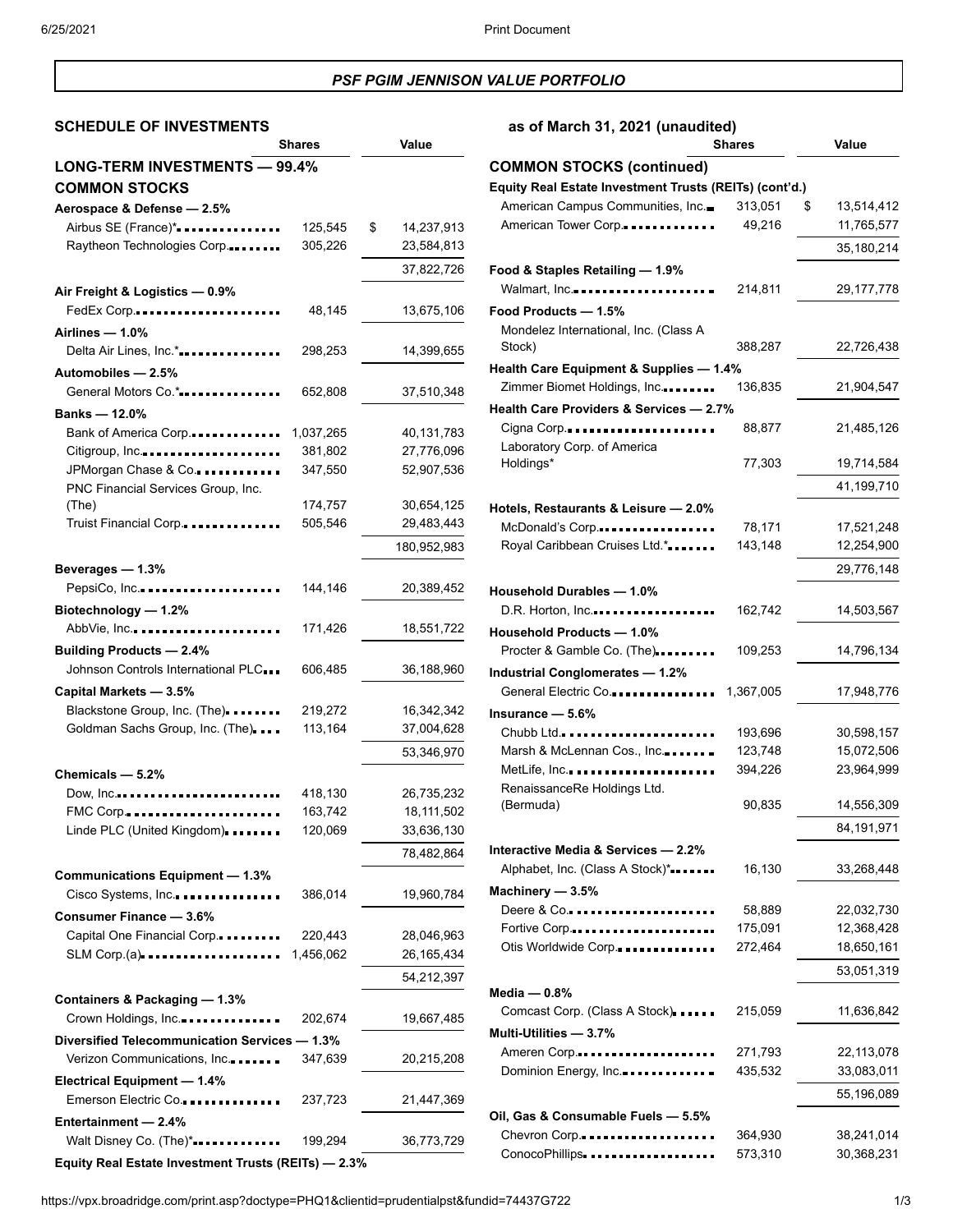A1

### *PSF PGIM JENNISON VALUE PORTFOLIO (continued)*

## **SCHEDULE OF INVESTMENTS as of March 31, 2021 (unaudited)**

|                                                            | <b>Shares</b> |    | Value         |  |
|------------------------------------------------------------|---------------|----|---------------|--|
| <b>COMMON STOCKS (continued)</b>                           |               |    |               |  |
| Oil, Gas & Consumable Fuels (cont'd.)                      |               |    |               |  |
| Williams Cos., Inc. (The)                                  | 630,846       | \$ | 14,944,742    |  |
|                                                            |               |    | 83,553,987    |  |
| Pharmaceuticals - 4.0%                                     |               |    |               |  |
| AstraZeneca PLC (United Kingdom),                          |               |    |               |  |
| ADR(a)                                                     | 327,131       |    | 16,264,953    |  |
| Bristol-Myers Squibb Co                                    | 333,708       |    | 21,066,986    |  |
| Eli Lilly & Co                                             | 126,748       |    | 23,679,062    |  |
|                                                            |               |    | 61,011,001    |  |
| Road & Rail - 2.4%                                         |               |    |               |  |
| Union Pacific Corp                                         | 162,018       |    | 35,710,387    |  |
| Semiconductors & Semiconductor Equipment - 4.5%            |               |    |               |  |
| Broadcom, Inc.                                             | 67,995        |    | 31,526,562    |  |
| QUALCOMM, Inc                                              | 80,045        |    | 10,613,166    |  |
| Texas Instruments, Inc                                     | 136,593       |    | 25,814,711    |  |
|                                                            |               |    | 67,954,439    |  |
| Software - 2.6%                                            |               |    |               |  |
| Microsoft Corp                                             | 101,789       |    | 23,998,793    |  |
| PTC, Inc.*                                                 | 112,991       |    | 15,553,211    |  |
|                                                            |               |    | 39,552,004    |  |
| Specialty Retail - 3.0%                                    |               |    |               |  |
| Lowe's Cos., Inc                                           | 122,970       |    | 23,386,435    |  |
| Ross Stores, Inc                                           | 181,095       |    | 21,715,101    |  |
|                                                            |               |    | 45,101,536    |  |
| Technology Hardware, Storage & Peripherals - 1.2%          |               |    |               |  |
| Apple, Inc                                                 | 147,259       |    | 17,987,687    |  |
| Trading Companies & Distributors - 1.6%                    |               |    |               |  |
| United Rentals, Inc.*                                      | 72,708        |    | 23,943,471    |  |
|                                                            |               |    |               |  |
| <b>TOTAL LONG-TERM INVESTMENTS</b><br>(cost \$900,552,480) |               |    | 1,502,970,251 |  |
|                                                            |               |    |               |  |

|                                                                     | <b>Shares</b> |    | Value           |  |
|---------------------------------------------------------------------|---------------|----|-----------------|--|
| <b>SHORT-TERM INVESTMENTS — 1.8%</b><br>AFFILIATED MUTUAL FUNDS     |               |    |                 |  |
| <b>PGIM Core Ultra Short Bond</b>                                   |               |    |                 |  |
| Fund(wa)                                                            | 8,882,636     | \$ | 8,882,636       |  |
| <b>PGIM Institutional Money Market</b>                              |               |    |                 |  |
| Fund                                                                |               |    |                 |  |
| (cost \$18,253,943; includes<br>\$18,251,333 of cash collateral for |               |    |                 |  |
| securities on loan)(b)(wa)                                          | 18,276,425    |    | 18,267,286      |  |
|                                                                     |               |    |                 |  |
| TOTAL SHORT-TERM INVESTMENTS<br>(cost \$27,136,579)                 |               |    | 27,149,922      |  |
|                                                                     |               |    |                 |  |
| TOTAL INVESTMENTS-101.2%                                            |               |    |                 |  |
| (cost \$927,689,059)                                                |               |    | 1,530,120,173   |  |
|                                                                     |               |    |                 |  |
| Liabilities in excess of other assets - (1.2)%                      |               |    | (18,529,626)    |  |
| NET ASSETS — 100.0%                                                 |               |    | \$1.511.590.547 |  |
|                                                                     |               |    |                 |  |

Below is a list of the abbreviation(s) used in the quarterly schedule of portfolio holdings:

ADR American Depositary Receipt REITs Real Estate Investment Trust

Non-income producing security.

- (a) All or a portion of security is on loan. The aggregate market value of such securities, including those sold and pending settlement, is \$17,620,397; cash collateral of \$18,251,333 (included in liabilities) was received with which the Portfolio purchased highly liquid shortterm investments. In the event of significant appreciation in value of securities on loan on the last business day of the reporting period, the Portfolio may reflect a collateral value that is less than the market value of the loaned securities and such shortfall is remedied the following business day.
- (b) Represents security, or portion thereof, purchased with cash collateral received for securities on loan and includes dividend reinvestment.